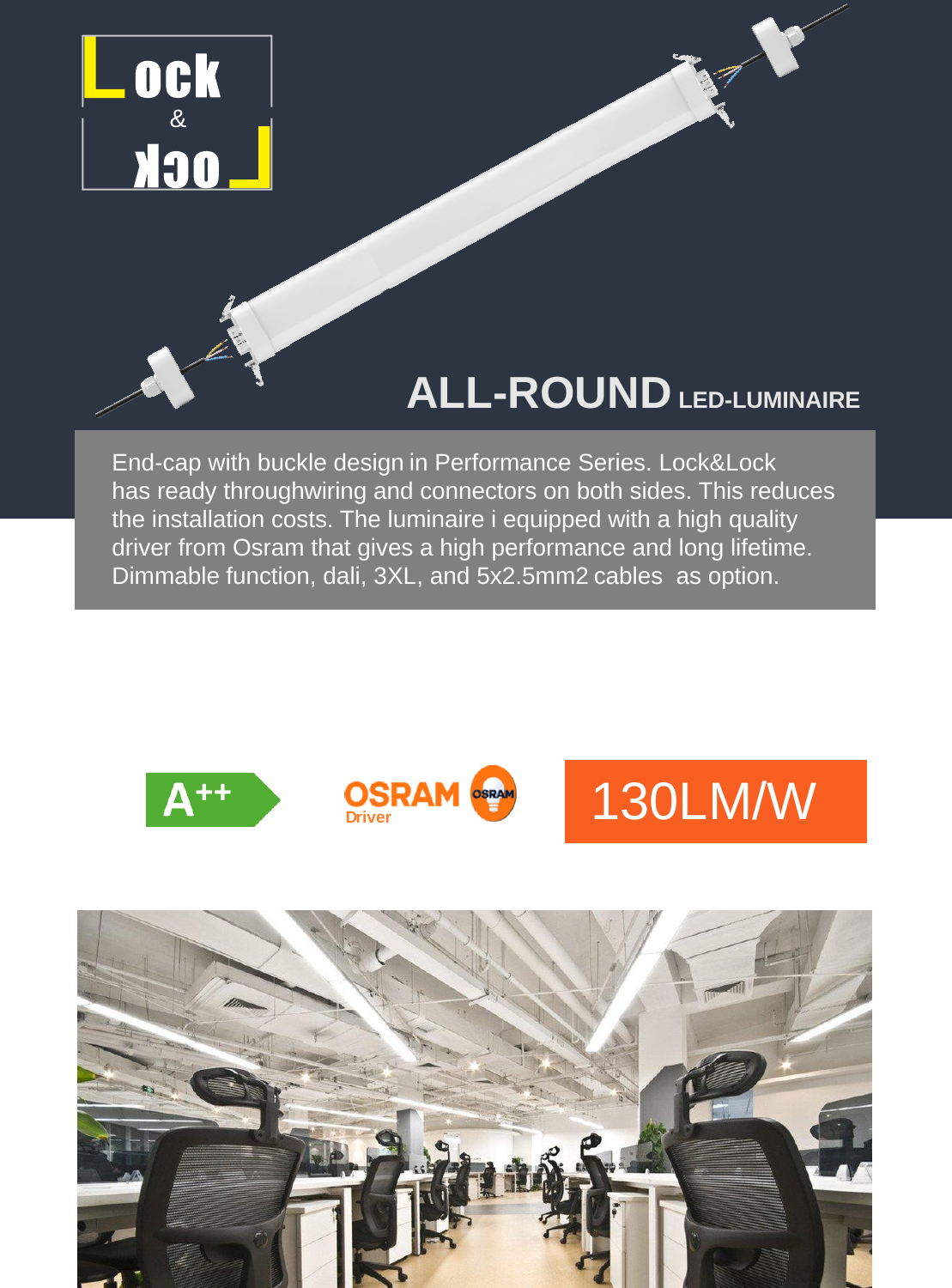



# Easily open ened and easy rewiring

End cap with ready connectors





## **Linkable**